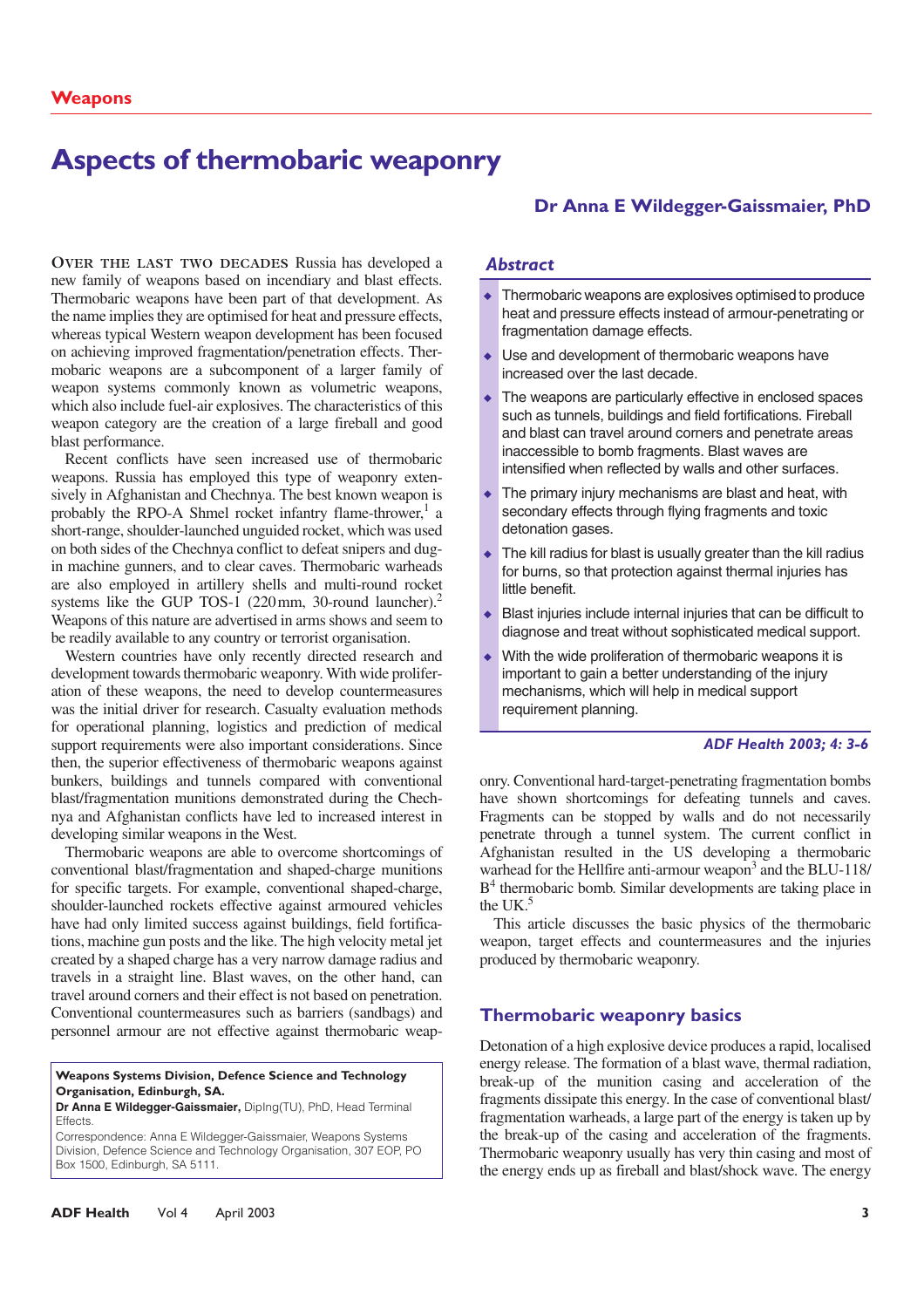release in explosions occurs over microseconds and is governed by the detonation velocity of the explosive. Detonation velocities of thermobaric explosives (3–4km/s) are similar to those of mining blast explosives, and considerably lower than those of military high explosives (about 8km/s).

Explosives used in thermobaric weapons are generally oxygen-deficient; additional oxygen from the air is required to achieve complete combustion of the charge. Only part of the energy is released during the initial detonation phase, which generates high levels of fuel-rich products that undergo "afterburning" when mixed with the shock-heated air. The energy released through after-burning and combustion lengthens the duration of blast overpressure and increases the fireball. In conventional blast/fragmentation TNT-based munitions, no significant after-burn occurs. Fragments inhibit the mixing of detonation gases with air and the rapid expansion of the detonation has a cooling effect before mixing with atmospheric oxygen occurs.

All explosions form a blast wave, which travels faster than the speed of sound. Box 1 shows typical pressure histories for a conventional high explosive and a thermobaric explosive observed as the expanding shock front moves outwards from the centre of explosion. A shock front originates at the interface between detonation products and the surrounding atmosphere. There is a dramatic increase in pressure across the shock front (time  $t_1$  on the graph), which has a crushing effect on objects in addition to an instantaneous lateral force. As can be seen in Box 1, the peak overpressure is much higher for the high explosive detonation  $(P_2)$  than for the thermobaric detonation  $(P_1)$ , but this pressure drops much more rapidly. The positive phase is followed by a negative phase below atmospheric pressure. The negative phase results in a reversed-blast wind and causes human targets to be bodily lifted and thrown. This phase can be longer in a thermobaric detonation than a high explosive detonation. Thus, despite the lower initial blast pressure, the total impulse (represented graphically in Box 1 by the area under the curve) can be comparable or even higher for thermobaric explosives compared with high explosives. Target effects are dependent on peak blast overpressure as well as on the duration (impulse) of the event. Animal research indicates that tolerance to blast overpressure progressively decreases with increase in pulse duration.<sup>6</sup>

#### **Target effects and countermeasures**

Box 2 shows the injury mechanisms for detonation of an explosive charge in the open. The mechanisms are the same for high explosives and thermobaric explosives.

Thermal injuries usually occur close to the origin of the explosion. The lethal range for burn injuries is defined by the size of the fireball. The lethal area for blast injuries overlaps and exceeds the area of thermal injuries. As pressure effects decline over distance, the blast injury lethality also decreases. The lethal range for fragment/blunt trauma events extends far beyond the lethal range for blast. Typical fragment velocities for conventional blast/fragmentation warheads are 1500m/s and fragments often travel for kilometres.



This implies that thermobaric weapons used in the open have limited lethal radii — which can be an advantage in situations where civilians or friendly forces are in the vicinity of the enemy position.

The target effect changes when explosives are used in a confined space (Box 3). Fireball and blast wave can travel around corners and penetrate into areas where fragments cannot. Fragments can be stopped by walls, sandbags and personnel protection. Furthermore, blast waves are intensified when reflected by walls and other surfaces (Box 4). Personnel inside a confined space will be subjected to much higher pressure and impulse levels than they would at the same distance from the charge in an open environment.

Countermeasures can be used against flying fragments. For example, increasing the thickness or changing material properties of a target may reduce fragment penetration. Personnel armour, sandbag barriers or armour on vehicles can be effective countermeasures against fragments. Countermeasures employed



# **2: Injury mechanisms in an unconfined explosion**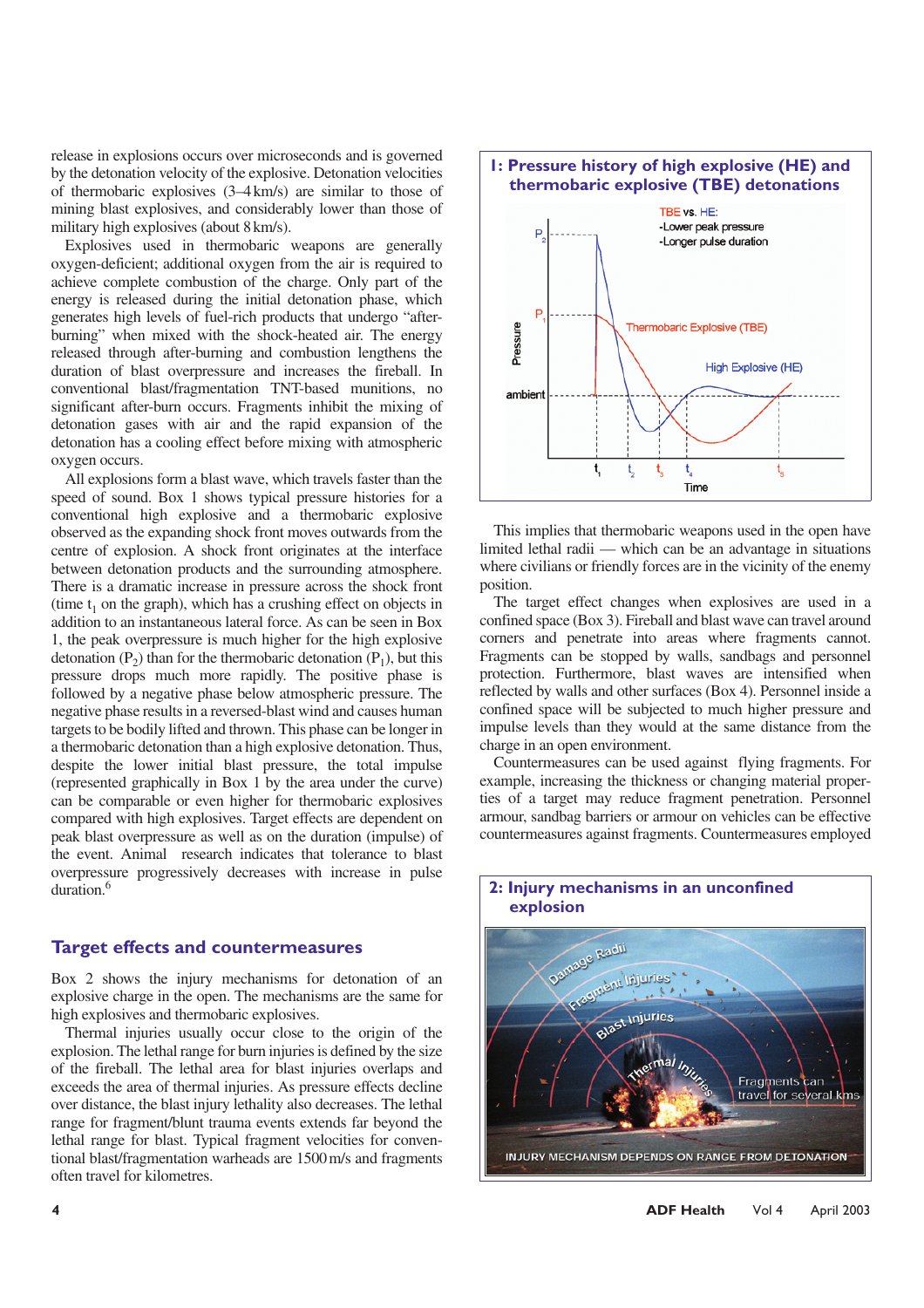against thermal injuries (burns) may involve protective fire-resistant clothing. However, in most thermobaric explosions, the kill radius for blast is larger than that for thermal injuries and protection against thermal injuries has little benefit. Protection against blast injury is very difficult to achieve. Research has shown that conventional personnel protection (bulletproof vests) might even increase injuries, $7.8$  enhancing blast effects by increasing target surface area and changing the effective loading function on the thorax. Current research is investigating possible decoupling mechanisms by using layers of materials with different densities in personnel

armour to mitigate blast effects by disrupting the stress wave and reducing the amount of energy transmitted through the body wall.

#### **Injury mechanisms**

The primary injury mechanisms of thermobaric weapons are blast and heat. Secondary injury mechanisms are flying fragments created by interaction of the blast with structures (eg, flying bricks, glass and metal debris) and suffocation through the generation of toxic gases and smoke.

The level of structural damage and injury caused by blast is dependent on the peak pressure, impulse (a function of time and pressure), the overall shape of the pressure–time curve, and the elastic–plastic strength and natural period of oscillation of the structure or body. In the human body, the shock wave/blast interacts with many types of tissues (eg, skin, fat, muscle and



bone) that differ in density, elasticity and strength. Each tissue type, when interacting with a blast wave, is compressed, stretched, sheared or disintegrated by overload according to its material properties. Internal organs that contain air (sinuses, ears, lungs and intestines) are particularly vulnerable to blast. The whole body may also be thrown by blast wind, which can result in fractures. Besides the obvious blast injuries, recent research has shown that there are neurological, biochemical and blood chemistry changes caused by blast effects.10-11

During the 1950s and 1960s the US Defense Agencies and Laboratories carried out extensive studies on explosive blast loading to estimate casualty effects. The aim of the experiments was to assess nuclear explosion loading. The effects of blast loading on dummies in the open air, as well as animal shock tube experiments, were studied. These studies generated a range of survivability curves that can be used to predict blast injury levels, such as temporary to permanent hearing loss, bronchial and

#### **4: Blast wave effects in a confined space**

*These images were generated in a mathematical simulation of the blast of a bare explosive charge in the open and in a confined space using computational fluid dynamic tools.* 





*Figure A depicts pressure contours for a spherical bare explosive charge detonated in the open at a specific time after detonation. The pressure wave spreads without disturbance radially around the charge. Figure B shows a typical pressure–time curve for this case.*

*Figure C depicts the same explosive charge detonated in the centre of a room. The shockwaves are reflected by the walls, producing zones of amplified pressure, in particular at the corners. Figure D depicts the pressure–time graph for this case. Unlike the uniform decline of pressure over time shown in Figure B, the pressure oscillates over time. The effect is non-linear; shock reflection in corners can multiply the peak pressure several times.*